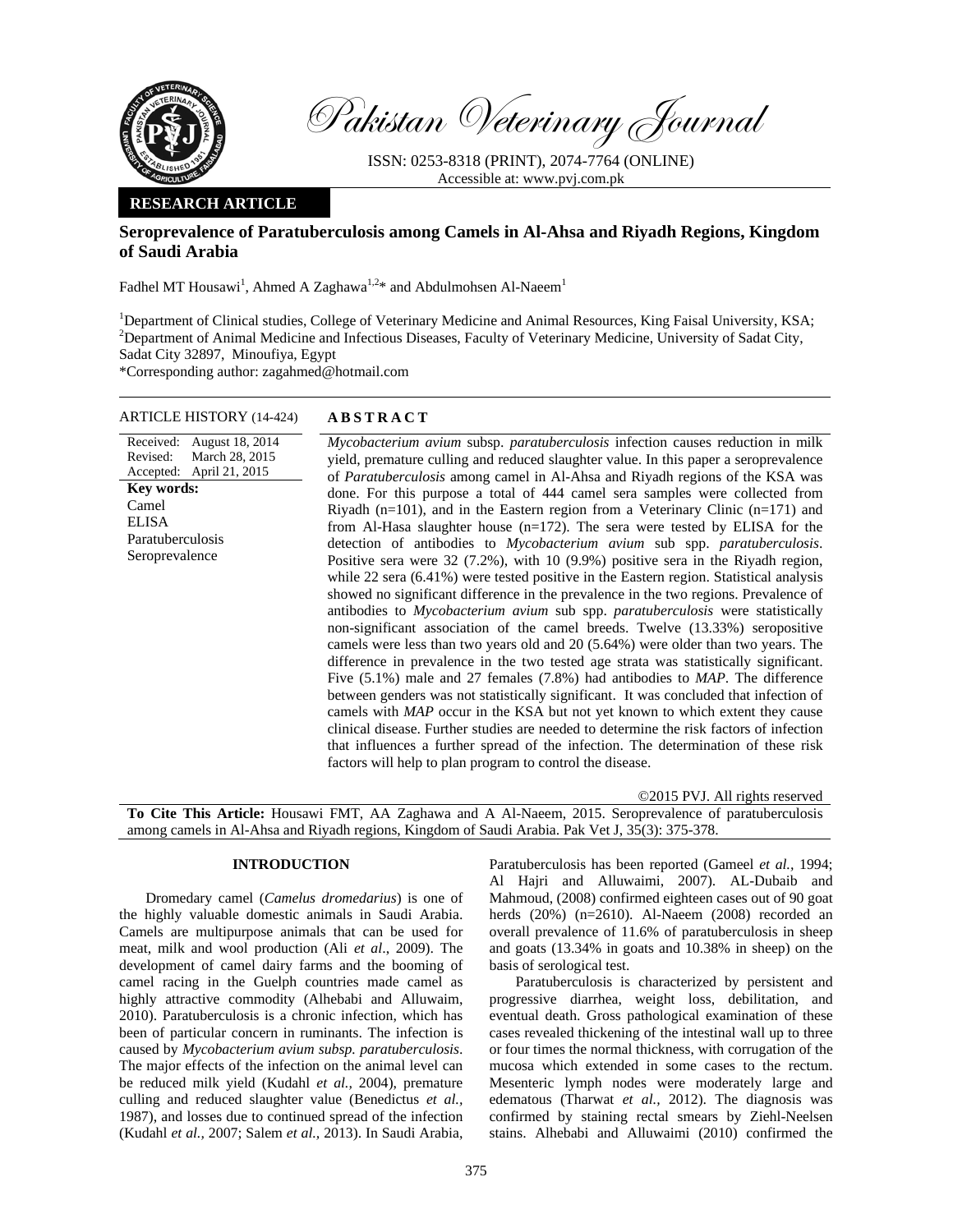spread of *MAP* infection in Saudi camel herds. They proved that the ruminant ELISA was useful for the screening of the *MAP* infection in camel and could rule out the need for the species specific ELISA test. Clinical and post-mortem lesions suspected the paratuberculosis in 5 camels in Quassim, Saudi Arabia. ELISA screening test used for detection of *MAP* in either animals or human (Dreier *et al.,* 2006; Singh *et al.,* 2008; Collins *et al.,* 2011; Wadhwa *et al.,* 2012; Fawzy *et al.,* 2013) Ziehl-Neelsen staining of tissue scraping and tissue sections showed masses of acid fast bacilli, except for the spleen.<br>Infection with *Mycobacterium avium subsp.* Infection with *Mycobacterium avium subsp. paratuberculosis* was confirmed by PCR by targeting the IS900 or IS1245 genes (Thibault *et al.,* 2007; Alharbi *et al.,* 2011; Tuci *et al.,* 2011; El Sayed 2014). Ghosh *et al.* (2012) identified isolates from diseased camels with Johne's disease from the KSA using gene-based typing and found that all isolates belonged to sheep lineage of strains of *Mycobacterium avium* sub spp. *paratuberculosis* suggesting transmission from infected sheep herds. This genome-wide analysis recognizes these camel isolates as a sub-lineage of the sheep strain with a significant number of single nucleotide polymorphisms (SNPs) between sheep and camel isolates (1000 SNPs). The economic losses due to disease beside the unknown extend in the Kingdom Saudi Arabia are essential factors to know the prevalence of infection in order to apply a suitable control program. The present paper describes the seroprevalence of infection of camels with *MAP* in in Al-Ahsa and Riyadh, Saudi Arabia.

#### **MATERIALS AND METHODS**

**Sampling:** Serum samples (for serological testing) were collected from the eastern province and Riyadh region in the Kingdom of Saudi Arabia by random according to (Thrusfield *et al.,* 2001). Sample size was calculated on the basis of the following factors: i) total number of population in each region, ii) expected prevalence of 5%, iii) confidence level of 95% and iv) desired absolute precision of 5%. Total number of camels in Riyadh and Eastern province of the Kingdom of Saudi Arabia was 99598 and 20747, respectively.

The calculated minimum sample size was 73 camels from Riyadh and 73 from the Eastern province of the Kingdom of Saudi Arabia. We collected more samples for safety reasons and to be able to stratify the samples according to gender and age. Finally, a total number of 444 camel sera were collected from Riyadh (n=101), from a Veterinary Clinic in the Eastern region (n=171) and from Al-Hasa Slaughter house (n=172).

**Collection of blood samples:** Blood samples were obtained from the jugular vein using sterile syringes and vacutainer tubes during January till March 2010. They were allowed to clot at ambient temperature and centrifuged at 4000g for 15 minutes. Sera were then separated and stored at -20ºC until used.

**Detection of antibodies to** *Mycobacterium avium subspecies paratuberculosis* **in camel sera by ELISA:** A commercial ELISA for detecting serum antibodies to *MAP* in ruminants was used (Pourquier ELISA

Paratuberculosis antibody screening, Montpellier, France) was applied. The test is an indirect ELISA, performed in microtiter wells coated with *M. paratuberculosis* antigen. Samples were first incubated with *M. phlei* extract to bind nonspecific antibodies. The pre-incubated samples were then transferred to the antigen coated plates so that *M. paratuberculosis*-specific antibodies could bind to the solid phase. Unbound material was removed by washing. Bound antibodies were detected by anti-ruminant horseradish peroxidase (HRPO) conjugate and TMB substrate was added for 10 min. The reaction was terminated by addition of 10 µl stop solution and the absorbance measured at a single wave length of 450 nm in a spectrophotometer. The calculation of S/P ratios and the cut off for the samples were done according to the instructions by manufacturer. Evaluation and interpretation of the results were followed according to the software (XChick Assay Management system, version: 3.3, Build: 252) provided kindly by IDEXX laboratories Inc.

**Statistical analysis:** Statistical and epidemiological analysis of the data collected were carried out by using SAS computer program and the essential epidemiological parameters according to (Thrusfield *et al*., 2001).

### **RESULTS AND DISCUSSION**

Prevalence of antibodies to *MAP* in camel sera collected from Riyadh and the Eastern region of the Kingdom of Saudi Arabia illustrated in Table 1. The total number of positive sera were 32 (7.2%), with 10 (9.9%) positive sera in Riyadh region, while 22 (6.41%) positive in the Eastern region. Statistical analysis showed no significant difference in the prevalence between the two regions. Alhebabi and Alluwaimi (2010) investigated 386 camel sera and recorded 29 positive samples (3.37%). They believed that the results revealed fundamental findings regarding the relation of ELISA results to the pattern of *MAP* shedding. The most intriguing findings were the possibility of using ELISA as a forecasting tool for the commencement of shedding. Hussain *et al.,* 2015 concluded that serologic tests especially ELISA are even less sensitive particularly in early stage or subclinically infected camels.

We also analyzed a potential association between breed and seropositivity to *MAP* in camel sera collected from Riyadh region (Table 2). The prevalence was 10.34, 00.00, 50.00, 9.80 and 7.14 in Maghater, Sheal, Soofer, Hegen and Magahem camel breeds, respectively. Statistical analysis revealed no significant association between the camel breeds and seropositivity to *MAP*. Okura *et al*. (2010) found an association between breeds and antibodies to *MAP* in adult Danish non-dairy cattle sampled at slaughter. The dairy breeds Danish Jersey, Danish Holstein and Danish Red Cattle ranked highest (i.e., with highest prevalence) (TP medians: 13, 10, and 6, respectively). Dairy breeds had a significantly higher prevalence than the others, median TP (dairy) =  $15.7\%$  vs. median TP (non-dairy)  $= 0.8\%$ . For the individual nondairy breeds, the median estimates were generally higher than the dairy.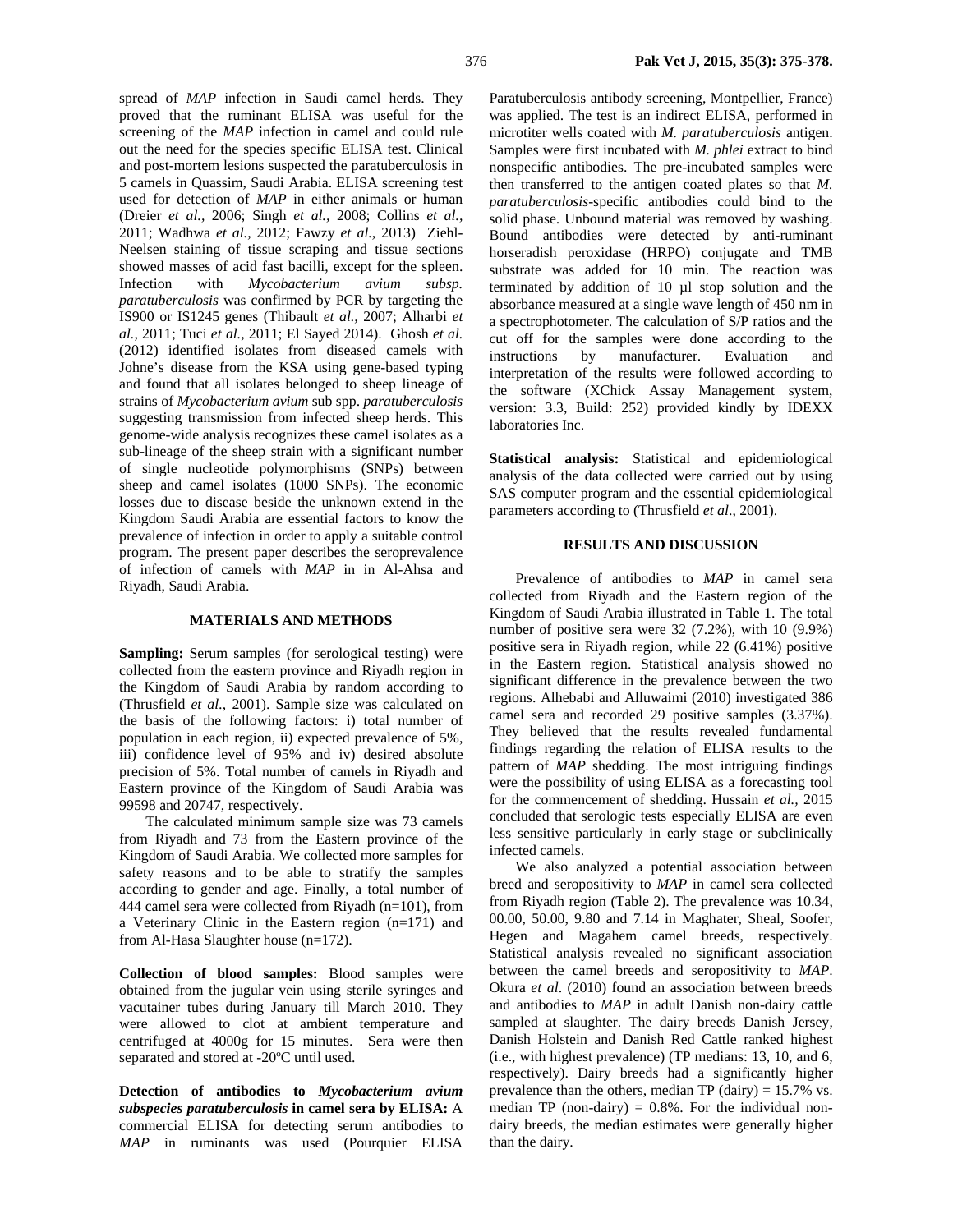**Table 1:** Prevalence of antibodies to Mycobacterium avium subspecies paratuberculosis in camel sera collected from Riyadh and the Eastern region, KSA

| Region                  | Number | Number | $%$ of |
|-------------------------|--------|--------|--------|
|                         | tested | of +ve | $+ve$  |
| Riyadh Region           | 101    | 10     | 99     |
| Eastern region          |        |        |        |
| Vet. Med. Hospital      | 171    | 15     | 8.77   |
| Al-Hasa Slaughter house | 172    |        | 4.06   |
|                         |        |        |        |
| Total                   | 343    | 22     | 6.41   |
| Total                   | 444    | 37     | 79     |

Chi square value =4.25; P=0.11 OR= odds ratio; 95% CI= 95% confidence interval; Odds ratio of seroprevalence of *mycobacterium avium* between two regions was not significantly different [OR=1.603; 95% CI= 0.73-3.50].

**Table 2:** Breed and *MAP* seropositivity in camel sera collected from Riyadh region

| <b>Breed</b>                       | Number tested | Number of +ve | $%$ of $+ve$ |  |
|------------------------------------|---------------|---------------|--------------|--|
| Maghater                           | 29            |               | 10.34        |  |
| Sheal                              |               | 0             | 0.0          |  |
| Soofer                             |               |               | 50           |  |
| Hegen                              | 51            |               | 9.8          |  |
| Magahem                            | 14            |               | 7.14         |  |
| Total                              | 101           | 10            | 99           |  |
| Chi square value $=4.33$ ; P=0.36. |               |               |              |  |

**Table 3:** Age and *MAP* seropositivity in camel sera collected from Al-Hasa and Riyadh regions

| Age                  | Number of + ye           | Number of – ve              | $%$ of $+ve$     |
|----------------------|--------------------------|-----------------------------|------------------|
| Two years and less   |                          | 78                          | 13.33            |
| More than 2 years    | 20                       | 334                         | 5.64             |
| Total                | 32                       | 412                         | 7.20             |
| Chi.<br><b>COUPP</b> | → D=0 022 → P=0 020 Mars | $OR = \triangle$ dds ratio: | $C = 95%$<br>95% |

Chi square value=5.23; P=0.022; OR=odds ratio; 95% CI=95% confidence interval; Seroprevalence of *mycobacterium avium* was more prevalent in camels with age more than 2 years old than camels with ≤ 2 years old [OR=2.569; 95% CI=1.20-5.47].

**Table 4:** Sex and *MAP* seropositivity in camel sera collected from Al-Hasa and Riyadh regions

| Age         | Number of + ye                      | Number of – ve | $%$ of $+ve$                             |
|-------------|-------------------------------------|----------------|------------------------------------------|
| Male        |                                     | 93             | 5.10                                     |
| Female      | 27                                  | 319            | 7.80                                     |
| Total       | 32                                  | 412            | 7.20                                     |
| $- \cdot$ . | $\sim$ $\sim$<br>$\sim$ $\sim$<br>- | . .<br>--      | $- - -$<br>$\bullet - \bullet$<br>$\sim$ |

Chi square value=0.47; P=0.48; OR= odds ratio; 95% CI= 95% confidence interval; Odds ratio of seroprevalence of *mycobacterium avium* was not significantly different between male and female camels [OR=0.635; 0.238-1.696].

The interpretation of the effect of camel breeds on the prevalence of *Mycobacterium avium subsp. paratuberculosis* infection is a matter of interest and needs a deep investigation and more sample size to clear the role of the genetic makeup of camels in disease resistance.

We also analyzed the potential effect of age on the seropositivity to *MAP* in camel sera (Table 3). Twelve (13.33%) seropositive camels were less than two years old and 20 (5.64%) were older than two years. The difference in prevalence in the two tested age groups was statistically significant (Chi square value =  $5.23$ ; P value = 0.022). Alhebabi and Alluwaimi (2010), who also showed that the ruminant ELISA could be used to detect *MAP*-specific antibodies in camels, screened 861 serum samples and found 29 positive (3.37%) and 17 suspect samples (1.97%) . However, they found 14 positive sera in the age group of 1-4 year-old camels (14 out of 386 samples; 1.62%). In the age group of 5-9 year-old animals, they detected only 5 positive in 268 sera (0.58%), while 10 positive in 207 (1.16%) from the group of animals that were 10-15 years old. These results are in accordance with our findings suggesting that camels seroconvert early in their life to *MAP* if they are exposed. This is in contrast to situation in cattle which normally seroconvert only many months or even years after infection. As a consequence, the age-distribution among study objects is of great significance in the evaluation of a *MAP* antibody test for cattle. As an example, the probability of detecting infected cows that are two years of age using an antibody ELISA has been estimated to 0.06, whereas the same probability was 0.50 for cows of 5 years of age (Nielsen and Toft, 2006a). The immune response of camels in different stages of *MAP* infection in camels and the distribution of reactors and non-reactors require more detailed studies and in depth investigation.

The sex of camels also showed a statistically nonsignificant association with antibodies to *MAP* (Table 4). Five (5.1%) male and 27 (7.8%) female camels tested positive for *MAP* antibodies. Boadella *et al*. (2011) recorded a slight sex-related difference in sensitivity toward males free-range Eurasian wild boar (Sus scrofa scrofa) using the enzyme-linked immunosorbent assay for detecting antibodies to *MAP*. Again, the analysis of risk factors such as age for *MAP* in camels needs more investigations.

**Conclusion:** Infection with *MAP* occur in camels in the Kingdom of Saudi Arabia. More detailed studies are needed to investigate the potential effects on the health status of camels. Risk factors for infection need to be identified as well as environmental factors that might influence the spread of the disease. The determination of risk factors will help to plan the control of the infection if necessary.

**Acknowledgment:** The authors acknowledge very much the Deans of Research, King Faisal University for the financial support of this research proposal. We Acknowledge Franz Conraths, federal research institute for animal health, Greifswald-Insel Riems, Germany for his great effort in manuscript writing revision.

#### **REFERENCES**

- Al-Dubaib MA and OM Moahmoud, 2008. Paratuberculosis of goats at Qassim region of central Saudi Arabia. Bulg J Vet Med, 11: 65-69.
- Alharbi KB, A Al-Swailem, MA Al-Dubaib, E Al-Yamani, A Al-Naeem, M Shehata, ME Hashad, KA Albusadah and OM Mahmoud, 2012. Pathology and molecular diagnosis of paratuberculosis of camels. Trop Anim Health Prod, 34: 173-177.
- Alhebabi AM and AM Alluwaimi, 2010. Paratuberculosis in camel (Camelus dromedarius): The diagnostic efficiency of ELISA and PCR. The Open Vet Sci J, 4: 41-44.
- Al Hajri SM and AM Alluwaimi, 2007. ELISA and PCR for evaluation of subclinical paratuberculosis in the Saudi dairy herds. Vet Microbiol, 121: 384-385.
- Ali I, MS Chaudhry and U Farooq, 2009. Camel rearing in Cholistan desert of Pakistan. Pak Vet J, 29: 85-92.
- Al-Naeem A and Abdulmohsen, 2008. Seroprevalence of Paratuberculosis in Sheep and Goats in the Eastern Province of Saudi Arabia. J Egypt Vet Med Assoc, 68: 55-64.
- Benedictus G, AA Dijkhuizen and J Stelwagen, 1987. Economic losses due to paratuberculosis in dairy cattle Vet Rec, 121: 142-146.
- Boadella M, K Lyashchenko, R Greenwald, J Esfandiari, R Jaroso, T Carta, JM Garrido, J Vicente, J de la Fuente and C Gortázar, 2011. Serologic tests for detecting antibodies against Mycobacterium bovis and Mycobacterium avium subspecies paratuberculosis in Eurasian wild boar (Sus scrofa scrofa). J Vet Diagn Invest, 23: 77- 83.